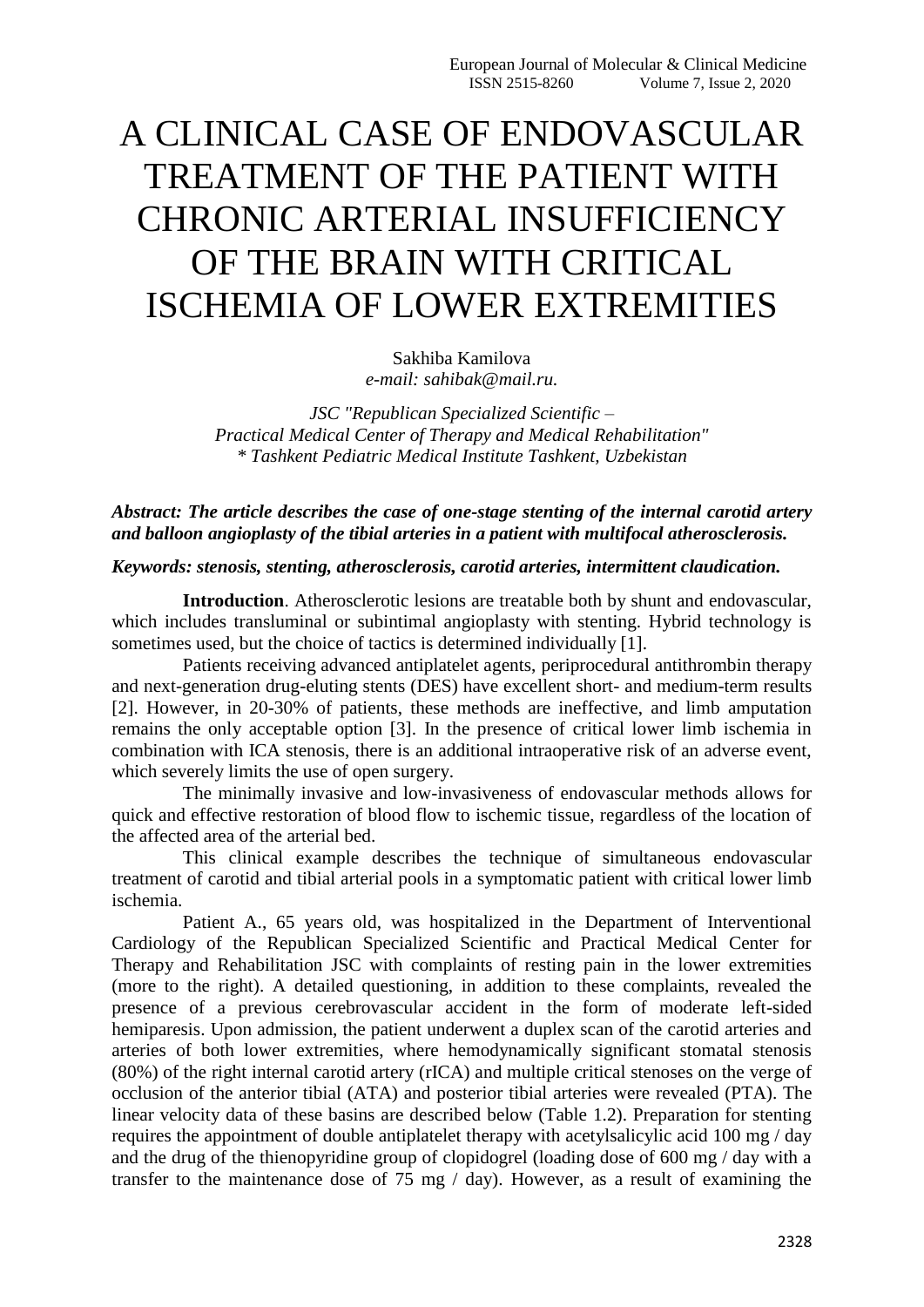patient's blood on an LA 230 platelet aggregation analyzer for clopidogrel resistance, it was found that ADP-dependent platelet aggregation is suppressed to a minimum, which in turn leads to the development of resistance and an increased risk of early thrombotic complications. Clopidogrel (K) was replaced by a new thienopyridine antiplatelet agent prasugrel (P). Its effect occurs earlier and is more pronounced than that of clopidogrel. Prasugrel administration schedule: loading dose of 60 mg with a transition to a maintenance dose of 10 mg / day. The results of the study showed that, 4 hours after taking loading doses in group P, there was a significant decrease in platelet aggregation activity compared to that of group K  $(88.7\%$  and  $28.5\%$ , respectively, p <0.0001). After 24 hours, while taking already supporting doses of clopidogrel and prasugrel, the aggregation ability in group K decreased to 57.8%, and in group P, the degree of suppression of aggregation reached 89.9% ( $p \le 0.0001$ ). After 7 days, against the background of taking maintenance doses of thienoperidines in both groups, there was some leveling of aggregation suppression indicators, but with a significantly more significant effect in group P  $(72.8\%$  versus 60.8%, p <0.0001) (Fig. 1).



The results of general clinical and biochemical blood tests (Table 3) and ultrasound dopplerography data (Tables 1 and 2) are presented below.

| Table 1. The results of the analysis of linear blood flow velocities of the carotid arteries |
|----------------------------------------------------------------------------------------------|
| (initial).                                                                                   |

|            | <b>Right</b> |      |       | Left         |      |       |
|------------|--------------|------|-------|--------------|------|-------|
|            | <b>Vmax</b>  | RI   | d, MM | <b>V</b> max | RI   | d, MM |
| <b>CCA</b> | 0,41         | 0,80 | 6,2   | 0,4          | 0,77 | 6,1   |
| <b>ICA</b> | 2,5          | 0,65 | 1,4   | 0,45         | 0,66 | 4,0   |
| <b>ECA</b> | 0,51         | 0,77 | 3,4   | 0,56         | 0,90 | 3,3   |

**Table 2. Ankle-brachial index (ABI) of the tibial arteries (initial).**

|     |            | <b>Right</b> | Left       |      |  |
|-----|------------|--------------|------------|------|--|
|     | <b>PTA</b> | ATA          | <b>PTA</b> | ATA  |  |
| ABI | 0,41       | 0,38         | 0,78       | 0,85 |  |

|  |  |  |  |  |  |  |  |  | Table 3. The results of the blood test at admission |
|--|--|--|--|--|--|--|--|--|-----------------------------------------------------|
|--|--|--|--|--|--|--|--|--|-----------------------------------------------------|

| Name                  | esults |
|-----------------------|--------|
| Blood sugar, mmol / 1 | ັບ •ັ  |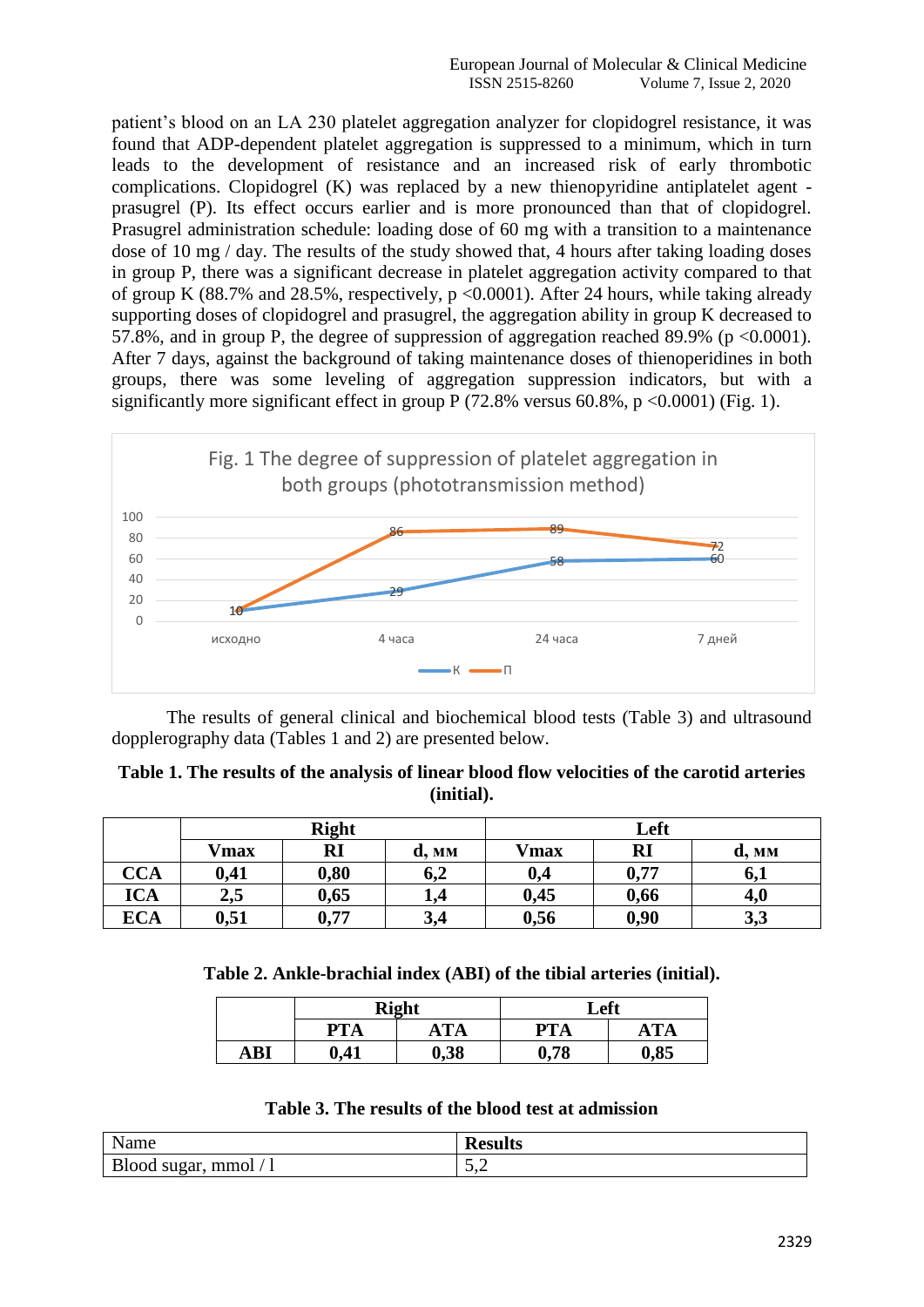European Journal of Molecular & Clinical Medicine **ISSN 2515-8260** Volume 7, Issue 2, 2020

| Glycated HB,%               | 6,5  |
|-----------------------------|------|
| Alt, mmol $/1$              | 35,6 |
| Ast, mmol $/1$              | 21,2 |
| Creatinine mmol / L         | 120  |
| Urea, mmol $/L$             | 6,9  |
| Total cholesterol, mmol / 1 | 4,7  |
| LDL, mmol $/1$              | 4,8  |
| HDL, mmol $/1$              | 1,1  |
| $TG$ , mmol / 1             | 1,9  |

Considering the above, it was decided to stent the right ICA with transluminal balloon angioplasty of the tibial arteries of the right lower limb. Retrograde left femoral access puncture a. femoralis communis with installation of 6F introducer. After the insertion of the guide-introducer into the lumen of the right CCA, a distal protection system with the subsequent implantation of a self-expanding stent 6.0x9.0x30 was performed through the stenosis of rICA. Before completion of the procedure, post-dilatation of residual stenosis was performed. On the control angiograms there are no signs of distal embolization, the neurological symptoms of the patient are unchanged. The initial carotidography and stenting results are shown below (Fig. 1)



The following puncture was performed on the right a. femoralis communis in the antegrade direction with the installation of a 6F introducer. A multifunctional diagnostic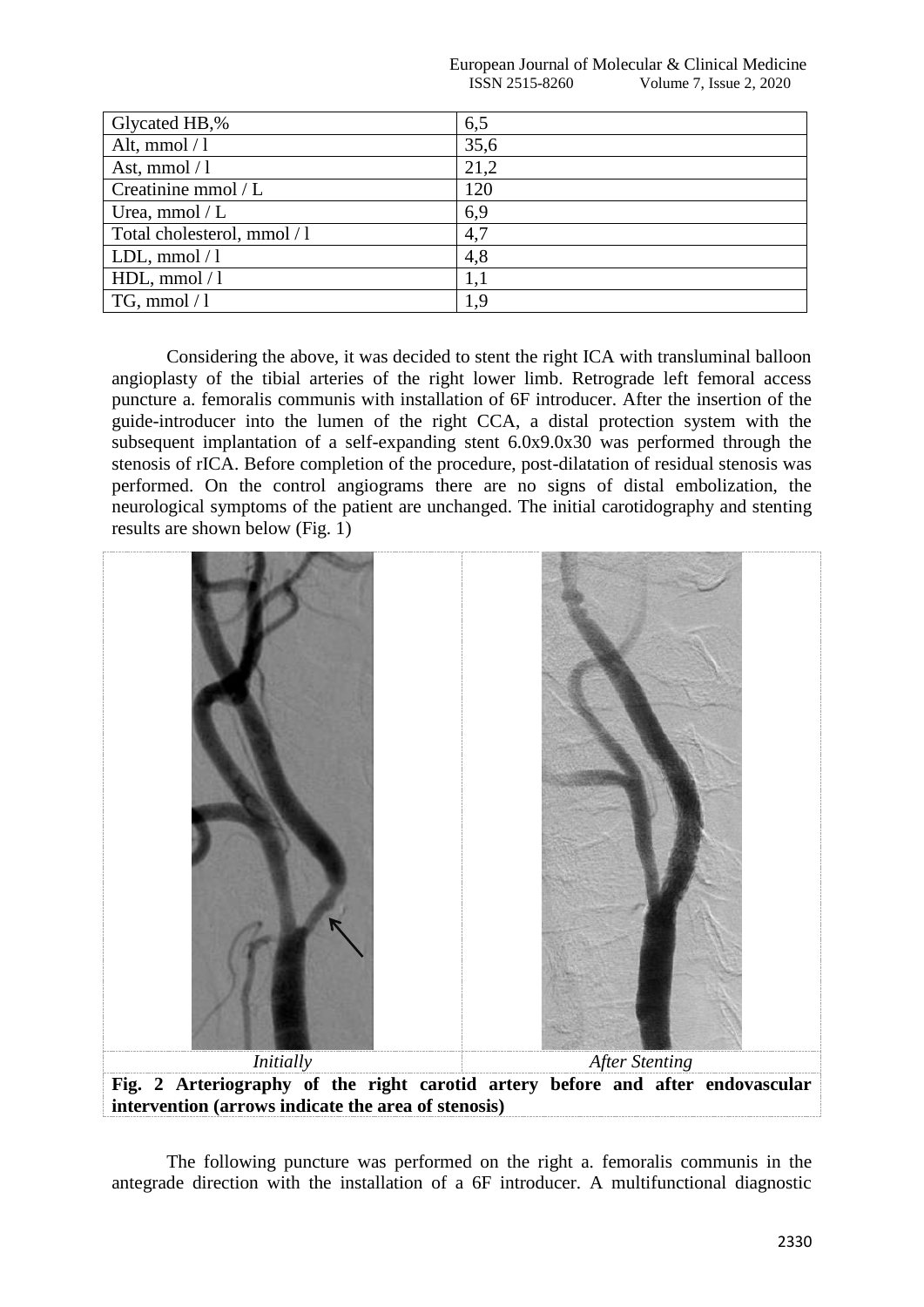catheter 5F was performed below the popliteal segment before tibial artery bifurcation. A 3.0x100 balloon catheter with dilatation along the entire length was delivered to the coronary conductor in the zone of stenosis of the ATA. The exposure time of the balloon is 5-7min. Similar actions were implemented in the PTA. On the control arteriograms, the restoration of the main contrast of ATA and PTA was noted (Fig. 2).



**Fig. 3 Arteriography of the tibial and femoral arteries before and after endovascular intervention (arrows indicate areas of stenosis and occlusion)**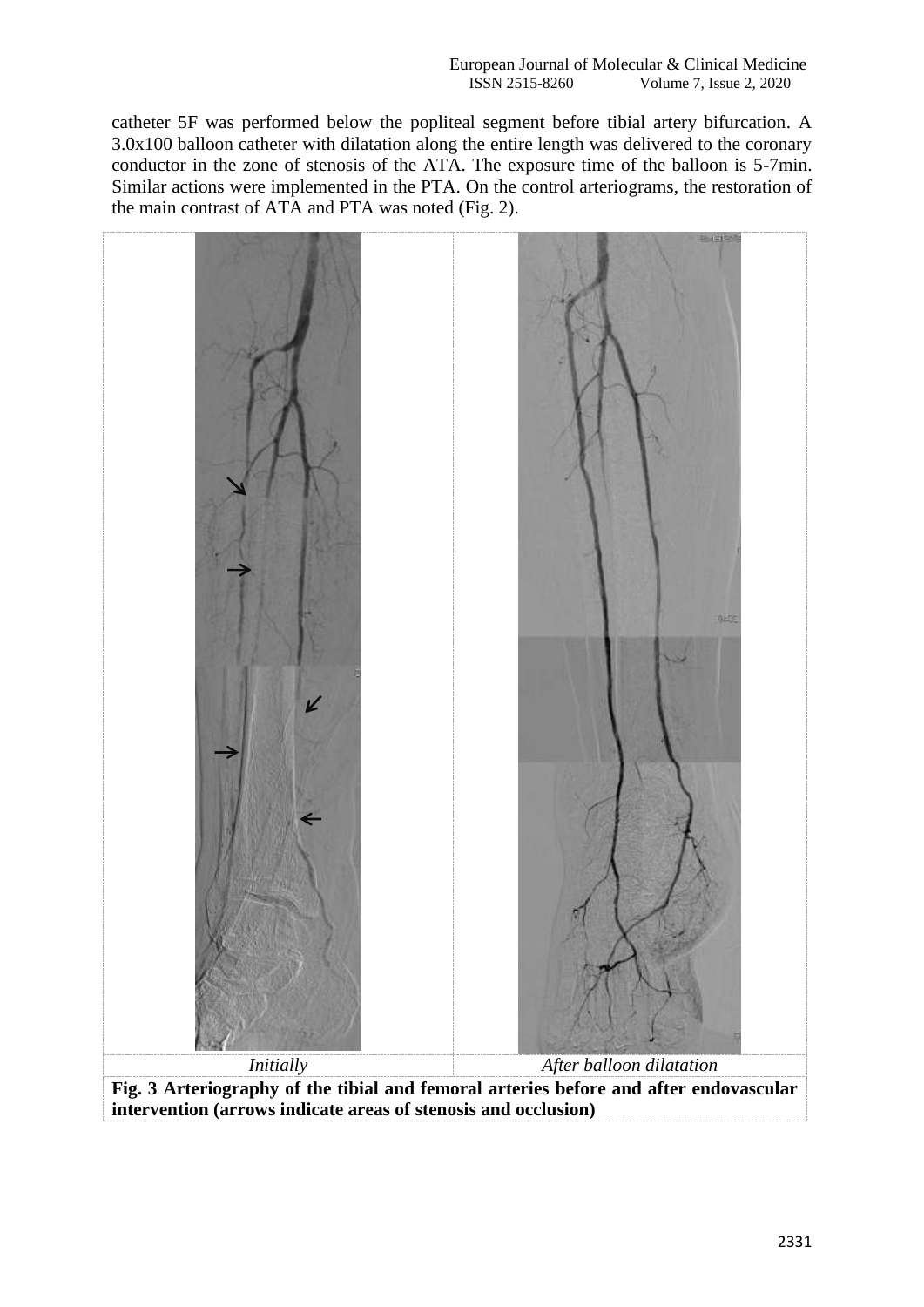Manual hemostasis was performed with a pressure bandage on the puncture area on both sides. After 1 day, there was a positive trend according to the data of ultrasound dopplerography (table. 4,5).

### **Table 4. Results of analysis of linear blood flow velocities of the right ICA (after stenting).**

|            | <b>Right</b> |           |                 | Left    |           |           |
|------------|--------------|-----------|-----------------|---------|-----------|-----------|
|            | <b>V</b> max | <b>RI</b> | <b>MM</b><br>u. | $V$ max | <b>RI</b> | MM<br>α,  |
| <b>ICA</b> | 0,41         | 0,68      | $\sim$<br>4,2   | 0,45    | 0,66      | $\bf 4.0$ |

## **Table 5. Ankle-brachial index (ABI) of the tibial arteries of the right lower limb (after balloon angioplasty).**

|       | <b>Right</b>      |      |  |  |  |
|-------|-------------------|------|--|--|--|
|       | <b>ATA</b><br>PTA |      |  |  |  |
| A R I | 0,79              | 0.82 |  |  |  |

On the 2nd day, the physical activity of the patient was resumed. Neurological deficit is not observed. The resting pains were stopped, the skin was warm to the touch, the color of the foot was normal, pulsation along the main arteries of the foot (a.dorsalis pedis et tibialis posterior) was observed. The patient was discharged in satisfactory condition. The necessary recommendations for further treatment are given.

This clinical case describes well the modern possibilities of endovascular intervention, which allows performing complex diagnostic and therapeutic procedures in almost any clinically dependent vessel in patients with combined pathology.

### **References**

- [1] Pierret C., Tourtier J.P., Bordier L., Blin E., Duverger V. Subintimal angioplasty and diabetic foot revascularisation. Presse Med. 2011;40:10–16. [\[PubMed\]](https://www.ncbi.nlm.nih.gov/pubmed/20980123)
- [2] [Robert A., S](https://www.ncbi.nlm.nih.gov/pubmed/?term=Byrne%20RA%5BAuthor%5D&cauthor=true&cauthor_uid=26417060)tent thrombosis and restenosis: what have we learned and where are we going. [Eur. Heart J.](https://www.ncbi.nlm.nih.gov/pmc/articles/PMC4677274/) – 2015. 36(47): 3320–3331.
- [3] Rosenberg C. J., Watson J. C. Treatment of painful diabetic peripheral neuropathy. *Prosthetics and Orthotics International*. 2015;39:17–28. [\[PubMed\]](https://www.ncbi.nlm.nih.gov/pubmed/25614498)
- [4] Shavkat Karimov, Akmal Irnazarov, Uktamkhon Asrarov, Jakhongi Matmuradov and Rustam Agzamov. Innovative approach to surgical treatment tactics on patients with critical lower limb ischemia caused by multifocal atherosclerosis Journal of Biomedicine and Practice 2020-1- [5](http://tadqiqot.uz/wp-content/uploads/2018/05/biomedicine-2016-1-6-10.pdf)4-63 [http://dx.doi.org/10.26739/2181-9300-](http://dx.doi.org/10.26739/2181-9300-2020-1-7) [2020-1-7](http://dx.doi.org/10.26739/2181-9300-2020-1-7)
- [5] Fayziyev Shokhrud Farmonovich Medical law and features of legal relations arising in the provision of medical services. International journal of pharmaceutical research Volume 11, Issue 3, July - Sept, 2019 P. 1197-1200 doi:10.31838/ijpr/2019.11.03.088 <http://www.ijpronline.com/ViewArticleDetail.aspx?ID=11016>
- [6] Bryanskaya Elena, Fayziev Shokhrud, Altunina Anna, Matiukha Alena Topical Issues of an Expert Report in the Process of Proving in a Criminal Examination. International Journal of Engineering and Advanced Technology (IJEAT)ISSN: 2249 – 8958, Volume-9 Issue-1, October 2019 5345-5349 DOI: 10.35940/ijeat.A2946.10911[9https://www.ijeat.org/wp](https://www.ijeat.org/wp-content/uploads/papers/v9i1/A2946109119.pdf)[content/uploads/papers/v9i1/A2946109119.pdf](https://www.ijeat.org/wp-content/uploads/papers/v9i1/A2946109119.pdf)